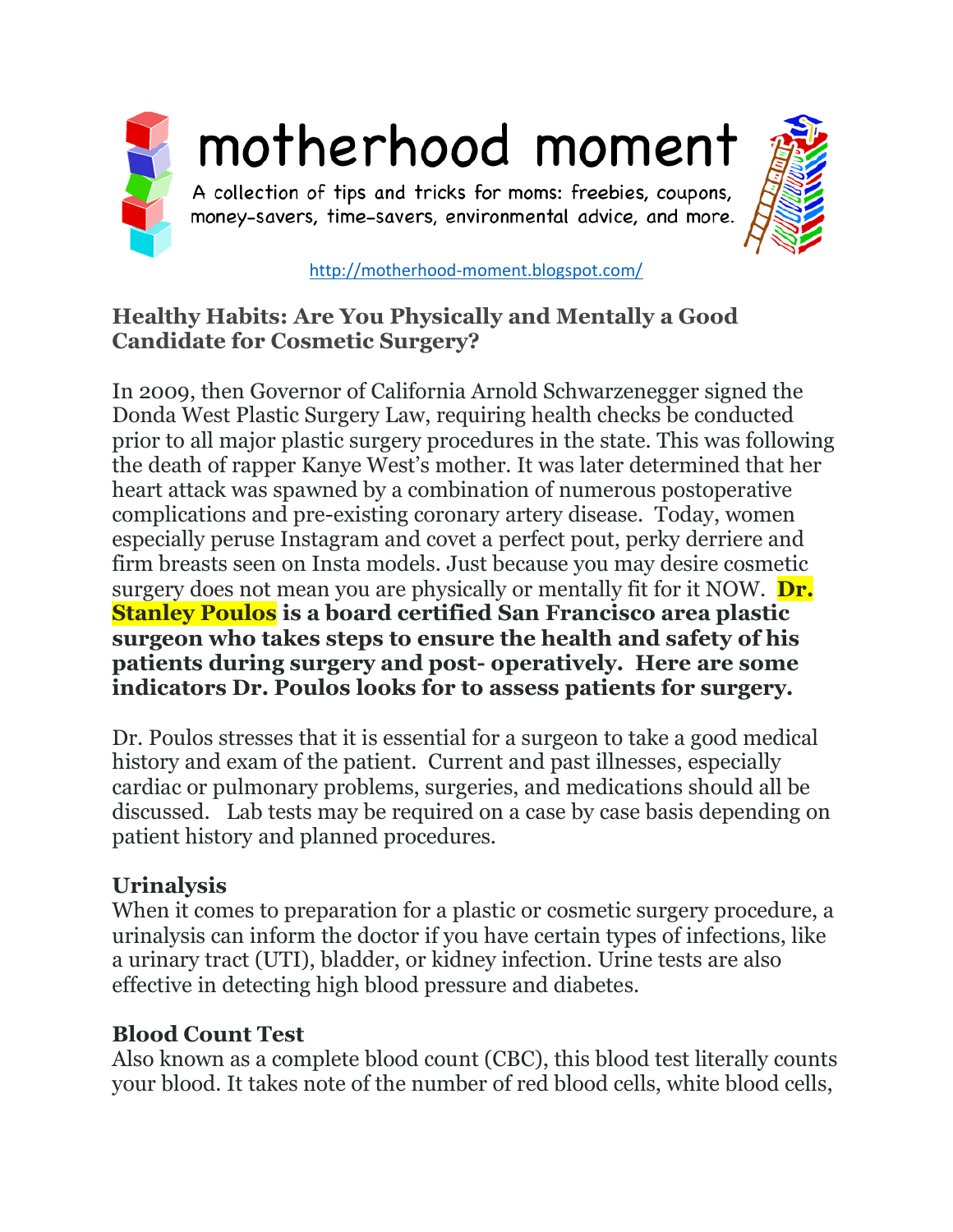and platelets. This tells physicians if you're anemic (red blood cell deficiency) or have a blood clotting disorder like hemophilia. CBC tests also detect infectious bloodborne diseases like HIV or hepatitis.

### **Heart function**

### Electrocardiogram (ECG or EKG)

Essentially, the ECG is a medical test that tells if your heart is in good condition through detecting any heart abnormalities by measuring the electrical activity of the heart when it contracts. Cosmetic surgery basically causes tremendous stress on the body, with the heart being one of the most important organs when it comes to stress response. That is why it is crucial for the doctor to assess whether your heart can endure the trauma during the operation.

### **Chest X-Ray**

The Chest X-Ray is also one of the tests that may be required for your procedure. This is usually carried out to check the condition of your lungs and see whether you have breathing difficulties when you are put in anesthesia. This test is especially requested if you are a smoker or have a history of smoking. Signs of pneumonia or any breathing disorder may result to the postponement or cancellation of your surgery.

## **Smoking Use and History**

Mixing nicotine with plastic surgery can result in problems: Loss of cheek skin, nipples or tummy skin after a facelift, breast lift, breast reduction, or tummy tuck surgery Infections Death of fat cells (fat necrosis), causing hard lumps Delayed wound healing Thick, wide scars Blood clots, which can be fatal Increased pain Permanent small vessel damage adding risk even if you quit Loss of breast implants Life-threatening complications like stroke, heart attack, blood clots, and pneumonia.

## **Mammogram**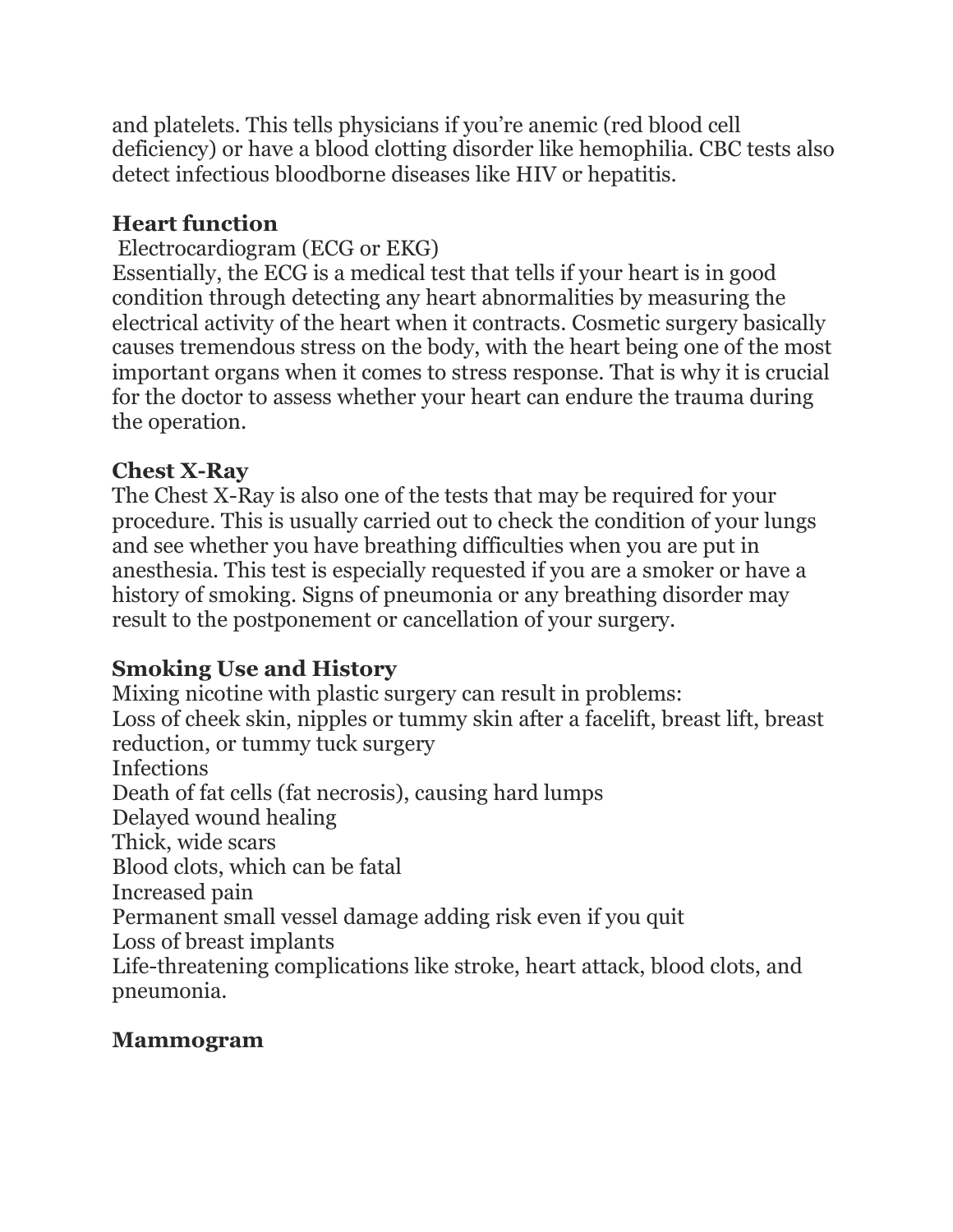The mammogram is typically required for women who want to get breast augmentation or breast lift done. This is to help detect signs of breast cancer.

## **Psychological Screening**

Although there is no formal psych test to assess a patient's readiness and motives for cosmetic surgery, Dr. Poulos takes time with his patients to learn their reasons for desiring cosmetic change. Immediate red flags include, having surgery to try to keep a wayward spouse, an exaggerated concern over a minor problem, someone who seems addicted to cosmetic surgery, or a patient with body dysmorphic disorder. This syndrome is most appropriately treated by psychological treatment not surgical intervention.

# **Alcohol Habits**

It is important not to drink alcohol before undergoing plastic surgery – or any type of surgery for that matter - as it can cause unforeseen complications and seriously impact final results and the way you heal. Alcohol, especially when consumed to excess, can dry out your skin, which can then result in cracks appearing. If you're having a plastic surgery procedure where skin is stretched (facelift, breast augmentation or abdominoplasty for example) then dry, cracked skin will make it harder for the surgeon to staple or stich the skin together, resulting in a less than optimum result and possibly scar.

## **Body Weight**

Sometimes patients will enter a plastic surgeon's office excited about a decision to finally move forward with breast or body contouring surgery, but then afterwards emerge having found out they are not currently a candidate because of excess body fat. This scenario is not only disappointing, but it can be an emotionally deflating and potentially embarrassing experience for patients. Dr. Poulos sympathizes with the emotional pain that such patients feel, and he wants to help them realize their goals. However, there are several specific reasons that your plastic surgeon might recommend weight loss prior to undergoing a procedure. In addition, the results that you can achieve are likely to be much better if your weight is in a better range. Consider an overweight woman who wants breast reduction surgery. Even when the breasts become smaller and more uplifted, it is extremely difficult for us to deal with the fullness lateral to the breasts (the "bra roll"), which significantly compromises the aesthetic result. In addition, it is much harder to get a beautiful transition between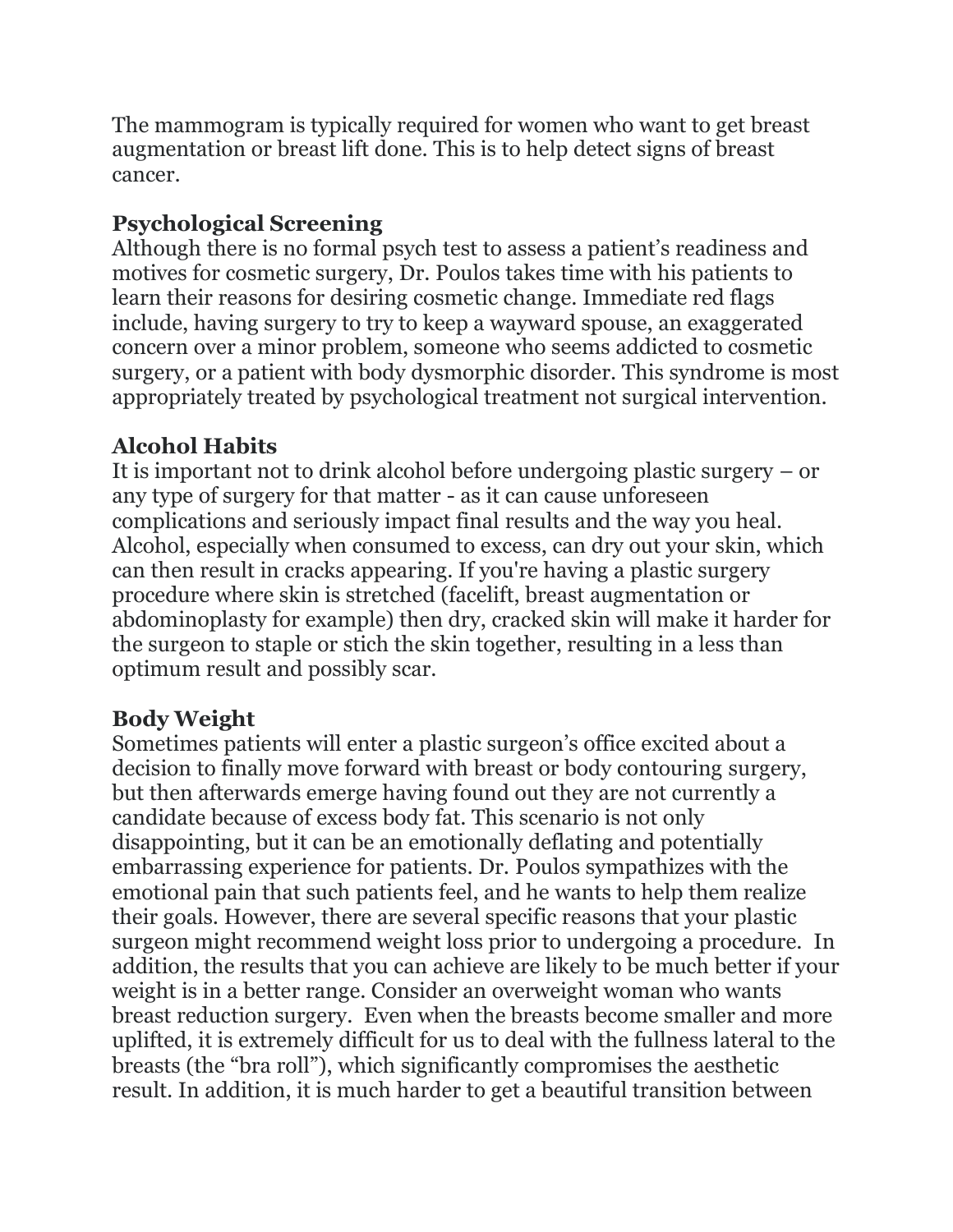the breast and the abdomen due to the excess weight. On the other hand, let's consider the patient that is overweight and wants a tummy tuck or liposuction. In this instance, the surgeon will not be able to remove all the excess fat in these areas, as it is technically challenging and can look odd as it is out of proportion to the surrounding fatty deposits. Even large volume liposuction cannot fully solve this problem. Body contouring surgery is great for shaping your body, but it is not a method or substitute for weight loss or weight control. At Dr. Poulos' clinic there is a full-time wellness/weight loss coordinator who helps patients achieve a healthy body composition ( body fat percentage and lean muscle mass balance) prior to undergoing body contour procedures.

#### **What is an option for those who need to lose weight to be a better candidate for cosmetic surgery?**

There is an FDA approved "Gastric Balloon" procedure that Dr. Poulos performs. It is appropriate for patients with a BMI of 30 to 40 that have not had previous weight loss surgery. Patients diagnosed with bulimia, binge eating, compulsive overeating, high liquid calorie intake habits or similar eating related psychological disorders are not good candidates. Dr. Poulos has now treated numerous patients who have successfully lost up to 20% of their body weight with the balloon procedures and have gone on to aesthetic body contouring with much improved results.

### *How does the balloon method work?*

This non-surgical outpatient procedure begins with a diagnostic endoscopy to ensure that there are no contraindications and that it is safe to perform. Once the patient is mildly sedated and comfortable, the procedure can begin. The deflated gastric balloon is inserted through the esophagus and into the stomach. A syringe is then used to fill the balloon with a sterile saline solution. Once the weight loss balloon has been filled with saline, it expands to approximately the size of a grapefruit. The entire procedure takes about 20 minutes. Patients can usually return home after the placement or removal procedures within 30 minutes. Over the last 20 years this procedure has helped over 277,000 people. The gastric balloon encourages portion control while patients make healthy changes to diet and lifestyle.

#### *How long does the balloon stay in place?*

The balloon remains in the stomach for the first six months after the procedure. With the stomach balloon and Dr. Poulos' support team,